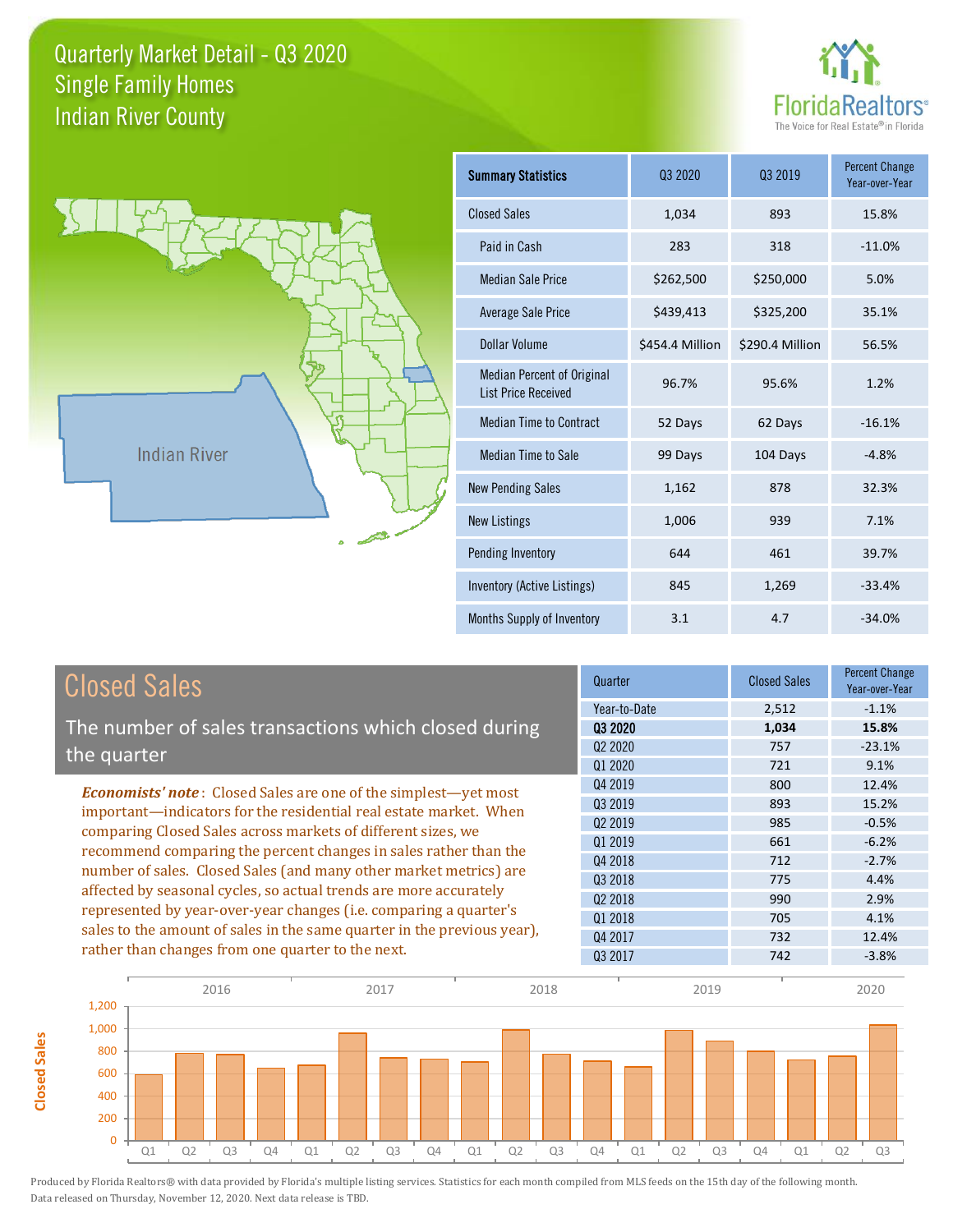

| Cash Sales                                                                                                                                                                                                                         | Quarter                         | Cash Sales | <b>Percent Change</b><br>Year-over-Year |
|------------------------------------------------------------------------------------------------------------------------------------------------------------------------------------------------------------------------------------|---------------------------------|------------|-----------------------------------------|
|                                                                                                                                                                                                                                    | Year-to-Date                    | 830        | $-13.6%$                                |
| The number of Closed Sales during the quarter in                                                                                                                                                                                   | 03 2020                         | 283        | $-11.0\%$                               |
|                                                                                                                                                                                                                                    | Q <sub>2</sub> 20 <sub>20</sub> | 249        | $-32.9%$                                |
| which buyers exclusively paid in cash                                                                                                                                                                                              | 01 2020                         | 298        | 9.6%                                    |
|                                                                                                                                                                                                                                    | Q4 2019                         | 292        | 7.7%                                    |
|                                                                                                                                                                                                                                    | 03 2019                         | 318        | 18.2%                                   |
| <b>Economists' note</b> : Cash Sales can be a useful indicator of the extent to<br>which investors are participating in the market. Why? Investors are<br>far more likely to have the funds to purchase a home available up front, | 02 2019                         | 371        | $-5.4%$                                 |
|                                                                                                                                                                                                                                    | 01 2019                         | 272        | 0.4%                                    |
|                                                                                                                                                                                                                                    | Q4 2018                         | 271        | $-7.2%$                                 |
| whereas the typical homebuyer requires a mortgage or some other                                                                                                                                                                    | 03 2018                         | 269        | 4.3%                                    |
| form of financing. There are, of course, many possible exceptions, so<br>this statistic should be interpreted with care.                                                                                                           | Q <sub>2</sub> 2018             | 392        | $-1.0%$                                 |
|                                                                                                                                                                                                                                    | Q1 2018                         | 271        | $-12.3%$                                |
|                                                                                                                                                                                                                                    | Q4 2017                         | 292        | 8.6%                                    |
|                                                                                                                                                                                                                                    | Q3 2017                         | 258        | $-17.0%$                                |



## Cash Sales as a Percentage of Closed Sales

The percentage of Closed Sales during the quarter which were Cash Sales

*Economists' note* : This statistic is simply another way of viewing Cash Sales. The remaining percentages of Closed Sales (i.e. those not paid fully in cash) each quarter involved some sort of financing, such as mortgages, owner/seller financing, assumed loans, etc.

| Quarter                         | <b>Percent of Closed</b><br>Sales Paid in Cash | <b>Percent Change</b><br>Year-over-Year |
|---------------------------------|------------------------------------------------|-----------------------------------------|
| Year-to-Date                    | 33.0%                                          | $-12.7%$                                |
| 03 2020                         | 27.4%                                          | $-23.0%$                                |
| Q <sub>2</sub> 20 <sub>20</sub> | 32.9%                                          | $-12.7%$                                |
| Q1 2020                         | 41.3%                                          | 0.5%                                    |
| Q4 2019                         | 36.5%                                          | $-4.2%$                                 |
| 03 2019                         | 35.6%                                          | 2.6%                                    |
| Q <sub>2</sub> 2019             | 37.7%                                          | $-4.8%$                                 |
| Q1 2019                         | 41.1%                                          | 7.0%                                    |
| Q4 2018                         | 38.1%                                          | $-4.5%$                                 |
| Q3 2018                         | 34.7%                                          | $-0.3%$                                 |
| 02 2018                         | 39.6%                                          | $-3.9%$                                 |
| Q1 2018                         | 38.4%                                          | $-15.8%$                                |
| Q4 2017                         | 39.9%                                          | $-3.4%$                                 |
| Q3 2017                         | 34.8%                                          | $-13.6%$                                |
|                                 |                                                |                                         |

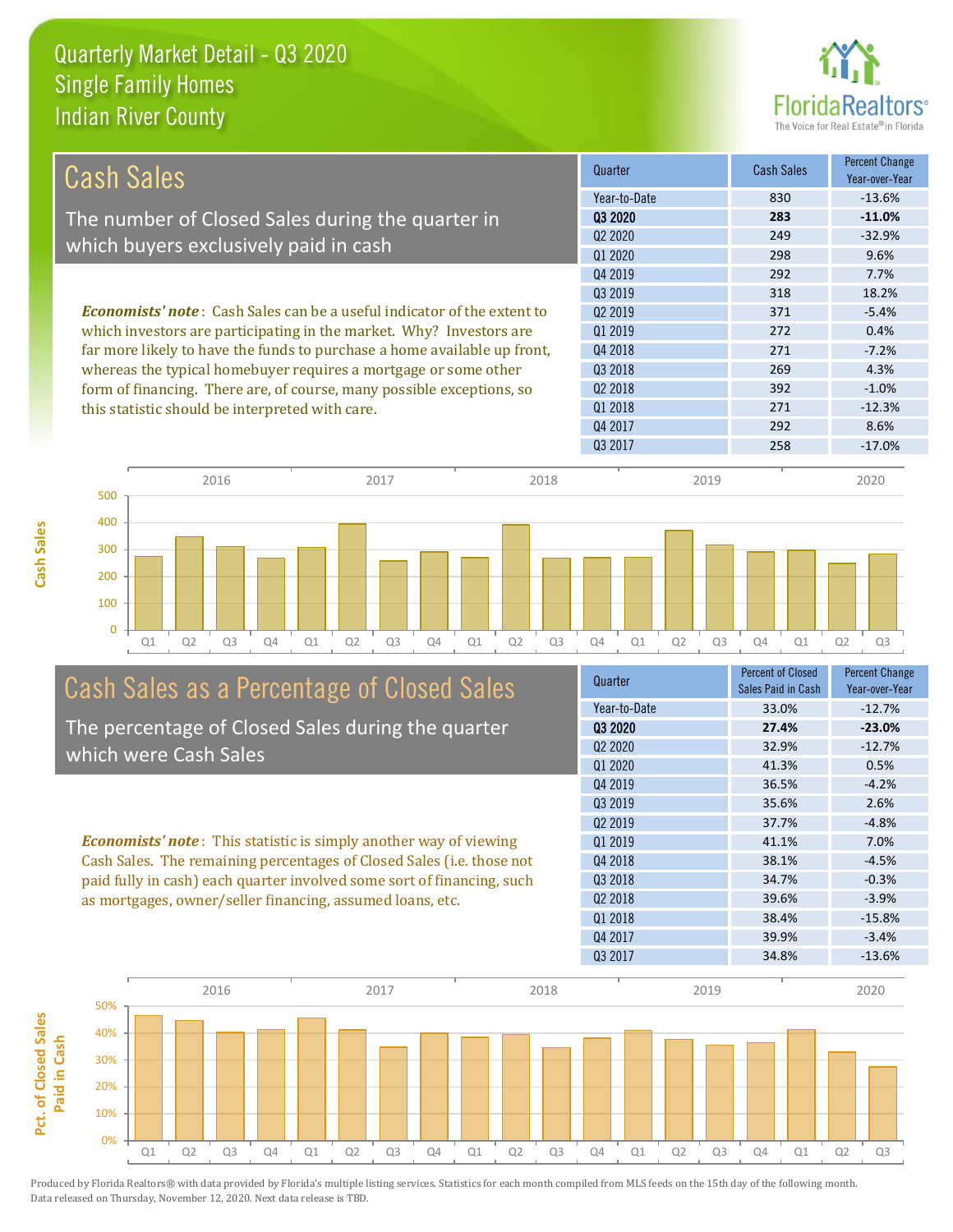

#### Quarter Median Sale Price Percent Change Year-over-Year Q3 2020 **\$262,500 5.0%** Year-to-Date \$262,500 5.4% Q4 2018 **\$239,950** \$239,950 Q2 2020 \$266,000 \$266,000 4.3% Q1 2020 \$259,900 7.1% Q2 2019 \$255,000 6.3% Q1 2019 **\$242,700** \$244,700 4.2% Q4 2019 \$250,000 \$250,000 4.2% Q3 2019 **\$250,000** \$250,000 4.6% Q3 2018 **\$239,000** \$239,000 3.9% Q2 2018 \$240,000 3.2% Q1 2018 **\$233,000** \$233,000 6.4% Q4 2017 \$227,000 10.7% Q3 2017 \$230,000 \$230,000 15.0% *Economists' note* : Median Sale Price is our preferred summary statistic for price activity because, unlike Average Sale Price, Median Sale Price is not sensitive to high sale prices for small numbers of homes that may not be characteristic of the market area. Keep in mind that median price trends over time are not always solely caused by changes in the general value of local real estate. Median sale price only reflects the values of the homes that *sold* each quarter, and the mix of the types of homes that sell can change over time. Median Sale Price The median sale price reported for the quarter (i.e. 50% of sales were above and 50% of sales were below)



#### Average Sale Price

The average sale price reported for the quarter (i.e. total sales in dollars divided by the number of sales)

*Economists' note* : Usually, we prefer Median Sale Price over Average Sale Price as a summary statistic for home prices. However, Average Sale Price does have its uses—particularly when it is analyzed alongside the Median Sale Price. For one, the relative difference between the two statistics can provide some insight into the market for higher-end homes in an area.

| Quarter                         | <b>Average Sale Price</b> | <b>Percent Change</b><br>Year-over-Year |
|---------------------------------|---------------------------|-----------------------------------------|
| Year-to-Date                    | \$417,795                 | 17.7%                                   |
| 03 2020                         | \$439,413                 | 35.1%                                   |
| Q <sub>2</sub> 20 <sub>20</sub> | \$378,747                 | 0.4%                                    |
| Q1 2020                         | \$427,791                 | 18.3%                                   |
| Q4 2019                         | \$362,201                 | 7.0%                                    |
| Q3 2019                         | \$325,200                 | 1.6%                                    |
| 02 2019                         | \$377,280                 | 7.1%                                    |
| Q1 2019                         | \$361,729                 | 8.3%                                    |
| Q4 2018                         | \$338,381                 | 9.2%                                    |
| Q3 2018                         | \$320,068                 | $-13.0%$                                |
| Q <sub>2</sub> 2018             | \$352,372                 | 0.8%                                    |
| Q1 2018                         | \$334,122                 | 8.2%                                    |
| Q4 2017                         | \$309,894                 | 10.7%                                   |
| Q3 2017                         | \$368,069                 | 37.8%                                   |



**Average Sale Price Average Sale Price**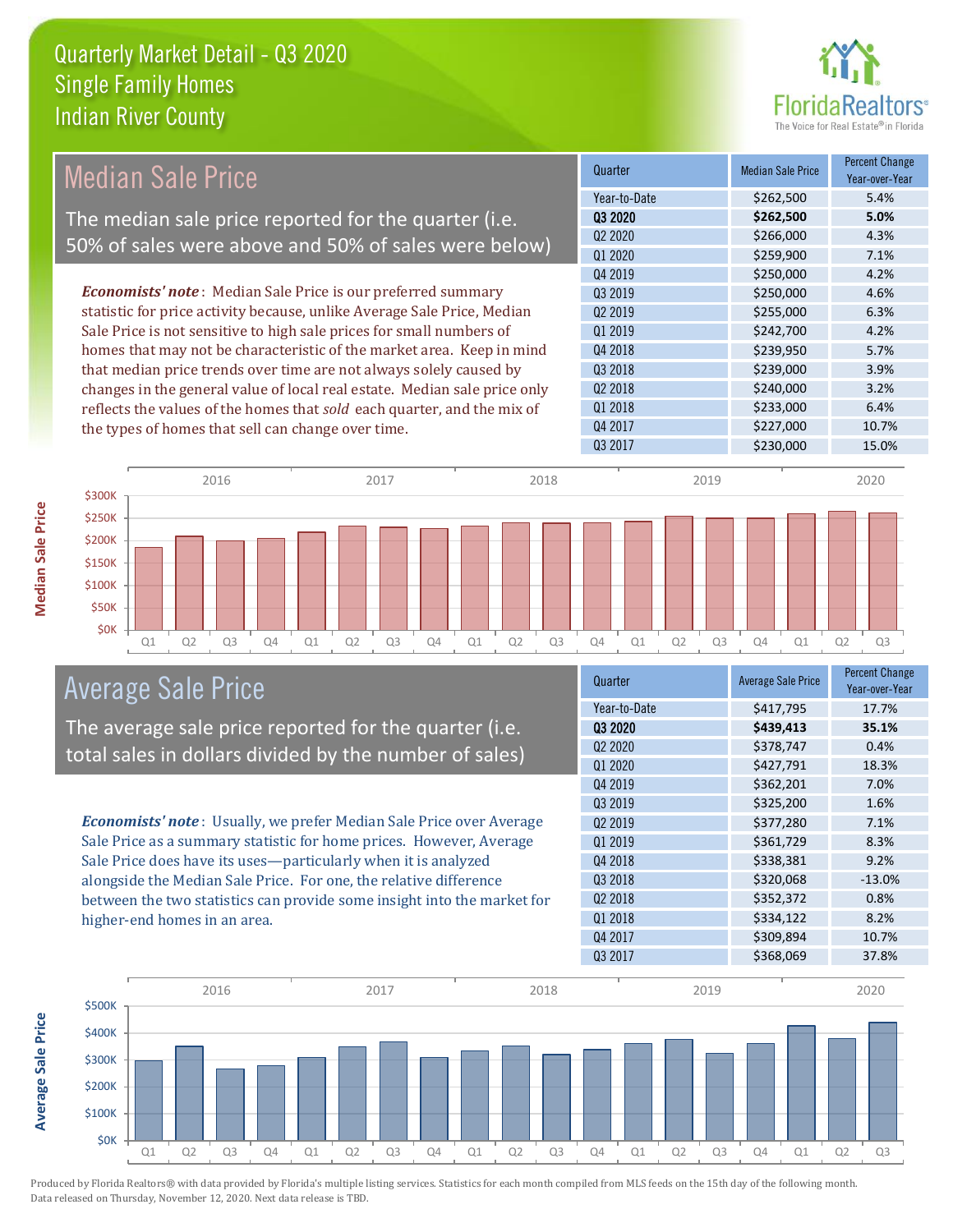

| Dollar Volume                                                               | Quarter             | Dollar Volume   | <b>Percent Change</b><br>Year-over-Year |
|-----------------------------------------------------------------------------|---------------------|-----------------|-----------------------------------------|
|                                                                             | Year-to-Date        | \$1.0 Billion   | 16.5%                                   |
| The sum of the sale prices for all sales which closed                       | 03 2020             | \$454.4 Million | 56.5%                                   |
| during the quarter                                                          | Q <sub>2</sub> 2020 | \$286.7 Million | $-22.8%$                                |
|                                                                             | Q1 2020             | \$308.4 Million | 29.0%                                   |
|                                                                             | Q4 2019             | \$289.8 Million | 20.3%                                   |
| <b>Economists' note:</b> Dollar Volume is simply the sum of all sale prices | 03 2019             | \$290.4 Million | 17.1%                                   |
| in a given time period, and can quickly be calculated by multiplying        | Q <sub>2</sub> 2019 | \$371.6 Million | 6.5%                                    |
| Closed Sales by Average Sale Price. It is a strong indicator of the health  | 01 2019             | \$239.1 Million | 1.5%                                    |
| of the real estate industry in a market, and is of particular interest to   | Q4 2018             | \$240.9 Million | 6.2%                                    |
| real estate professionals, investors, analysts, and government agencies.    | Q3 2018             | \$248.1 Million | $-9.2%$                                 |
| Potential home sellers and home buyers, on the other hand, will likely      | Q <sub>2</sub> 2018 | \$348.8 Million | 3.8%                                    |
| be better served by paying attention to trends in the two components        | Q1 2018             | \$235.6 Million | 12.7%                                   |

Q1 Q2 Q3 Q4 Q1 Q2 Q3 Q4 Q1 Q2 Q3 Q4 Q1 Q2 Q3 Q4 Q1 Q2 Q3 \$0 \$100 M \$200 M \$300 M \$400 M \$500 M 2016 2017 2018 2019 2020

### Median Percent of Original List Price Received The median of the sale price (as a percentage of the original list

of Dollar Volume (i.e. sales and prices) individually.

price) across all properties selling during the quarter

*Economists' note* : The Median Percent of Original List Price Received is useful as an indicator of market recovery, since it typically rises as buyers realize that the market may be moving away from them and they need to match the selling price (or better it) in order to get a contract on the house. This is usually the last measure to indicate a market has shifted from down to up, so it is what we would call a *lagging* indicator.

| Quarter                         | Med. Pct. of Orig.<br><b>List Price Received</b> | <b>Percent Change</b><br>Year-over-Year |
|---------------------------------|--------------------------------------------------|-----------------------------------------|
| Year-to-Date                    | 96.1%                                            | 1.1%                                    |
| 03 2020                         | 96.7%                                            | 1.2%                                    |
| Q <sub>2</sub> 20 <sub>20</sub> | 95.6%                                            | 0.6%                                    |
| Q1 2020                         | 95.5%                                            | 0.8%                                    |
| Q4 2019                         | 95.7%                                            | 0.3%                                    |
| Q3 2019                         | 95.6%                                            | 0.7%                                    |
| Q <sub>2</sub> 2019             | 95.0%                                            | $-0.7%$                                 |
| Q1 2019                         | 94.7%                                            | $-1.1%$                                 |
| Q4 2018                         | 95.4%                                            | $-0.3%$                                 |
| 03 2018                         | 94.9%                                            | $-1.1%$                                 |
| Q <sub>2</sub> 2018             | 95.7%                                            | 0.8%                                    |
| Q1 2018                         | 95.8%                                            | 0.1%                                    |
| Q4 2017                         | 95.7%                                            | 0.1%                                    |
| Q3 2017                         | 96.0%                                            | 0.8%                                    |

Q3 2017 \$273.1 Million 32.7%

Q4 2017 \$226.8 Million 24.5%

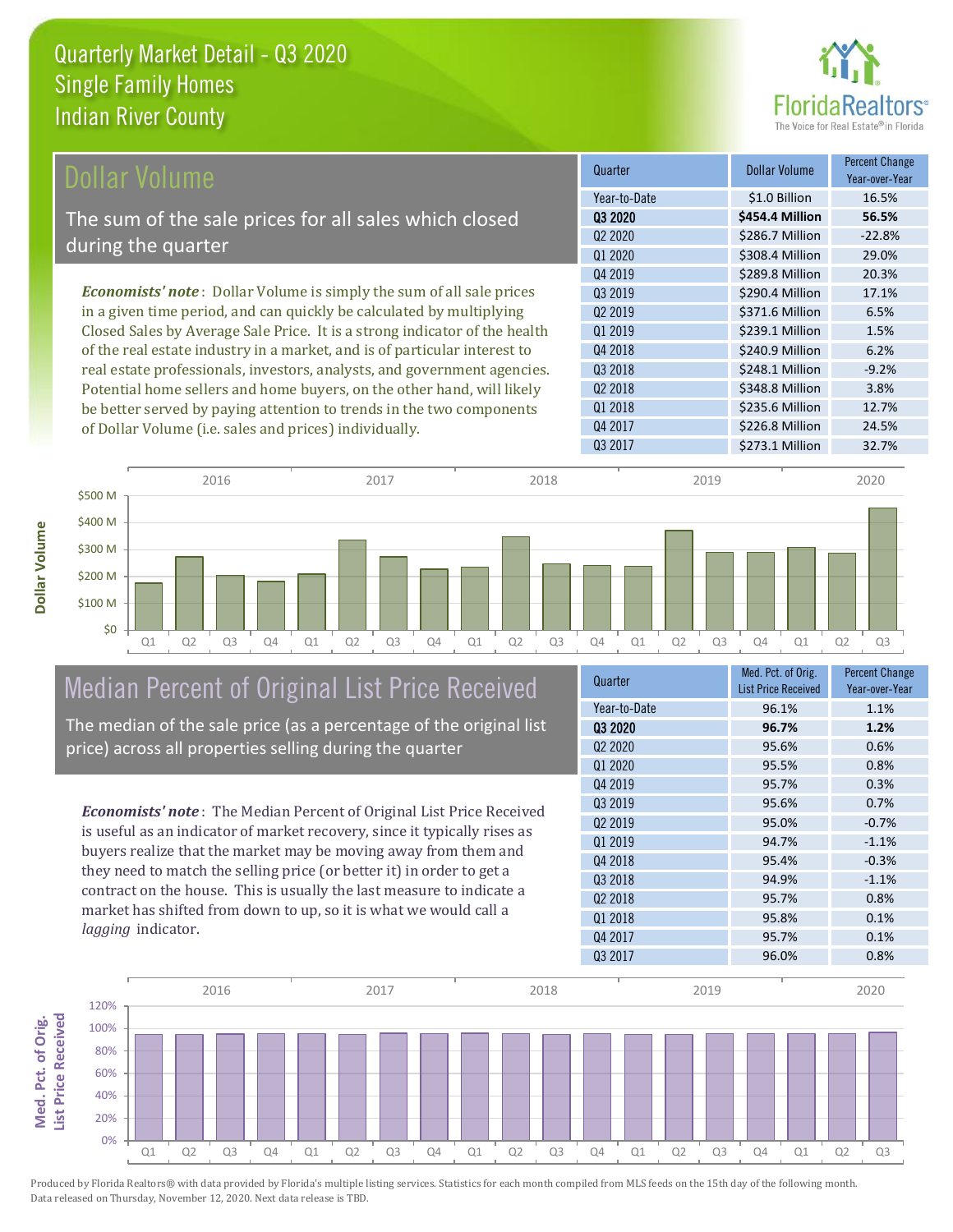

### Median Time to Contract

The median number of days between the listing date and contract date for all Closed Sales during the quarter

*Economists' note* : Like Time to Sale, Time to Contract is a measure of the length of the home selling process calculated for sales which closed during the quarter. The difference is that Time to Contract measures the number of days between the initial listing of a property and the signing of the contract which eventually led to the closing of the sale. When the gap between Median Time to Contract and Median Time to Sale grows, it is usually a sign of longer closing times and/or declining numbers of cash sales.

| Quarter                         | Median Time to<br>Contract | <b>Percent Change</b><br>Year-over-Year |
|---------------------------------|----------------------------|-----------------------------------------|
| Year-to-Date                    | 53 Days                    | $-11.7%$                                |
| 03 2020                         | 52 Days                    | $-16.1%$                                |
| Q <sub>2</sub> 20 <sub>20</sub> | 49 Days                    | $-10.9%$                                |
| Q1 2020                         | 59 Days                    | $-4.8%$                                 |
| Q4 2019                         | 55 Days                    | 3.8%                                    |
| 03 2019                         | 62 Days                    | 8.8%                                    |
| Q <sub>2</sub> 2019             | 55 Days                    | 19.6%                                   |
| 01 2019                         | 62 Days                    | 34.8%                                   |
| Q4 2018                         | 53 Days                    | 8.2%                                    |
| Q3 2018                         | 57 Days                    | 21.3%                                   |
| Q <sub>2</sub> 2018             | 46 Days                    | $-8.0%$                                 |
| Q1 2018                         | 46 Days                    | 0.0%                                    |
| Q4 2017                         | 49 Days                    | 19.5%                                   |
| Q3 2017                         | 47 Days                    | 2.2%                                    |



### Median Time to Sale

**Median Time to** 

**Median Time to** 

The median number of days between the listing date and closing date for all Closed Sales during the quarter

*Economists' note* : Time to Sale is a measure of the length of the home selling process, calculated as the number of days between the initial listing of a property and the closing of the sale. *Median* Time to Sale is the amount of time the "middle" property selling this month was on the market. That is, 50% of homes selling this month took *less* time to sell, and 50% of homes took *more* time to sell. Median Time to Sale gives a more accurate picture than Average Time to Sale, which can be skewed upward by small numbers of properties taking an abnormally long time to sell.

| Quarter                         | <b>Median Time to Sale</b> | <b>Percent Change</b><br>Year-over-Year |
|---------------------------------|----------------------------|-----------------------------------------|
| Year-to-Date                    | 99 Days                    | $-2.9%$                                 |
| 03 2020                         | 99 Days                    | $-4.8%$                                 |
| Q <sub>2</sub> 20 <sub>20</sub> | 96 Days                    | $-1.0%$                                 |
| Q1 2020                         | 105 Days                   | 2.9%                                    |
| Q4 2019                         | 99 Days                    | 7.6%                                    |
| 03 2019                         | 104 Days                   | 3.0%                                    |
| Q <sub>2</sub> 2019             | 97 Days                    | 6.6%                                    |
| Q1 2019                         | 102 Days                   | 14.6%                                   |
| Q4 2018                         | 92 Days                    | $-5.2%$                                 |
| Q3 2018                         | 101 Days                   | 11.0%                                   |
| Q <sub>2</sub> 2018             | 91 Days                    | $-4.2%$                                 |
| Q1 2018                         | 89 Days                    | 0.0%                                    |
| Q4 2017                         | 97 Days                    | 11.5%                                   |
| Q3 2017                         | 91 Days                    | $-5.2%$                                 |

![](_page_4_Figure_11.jpeg)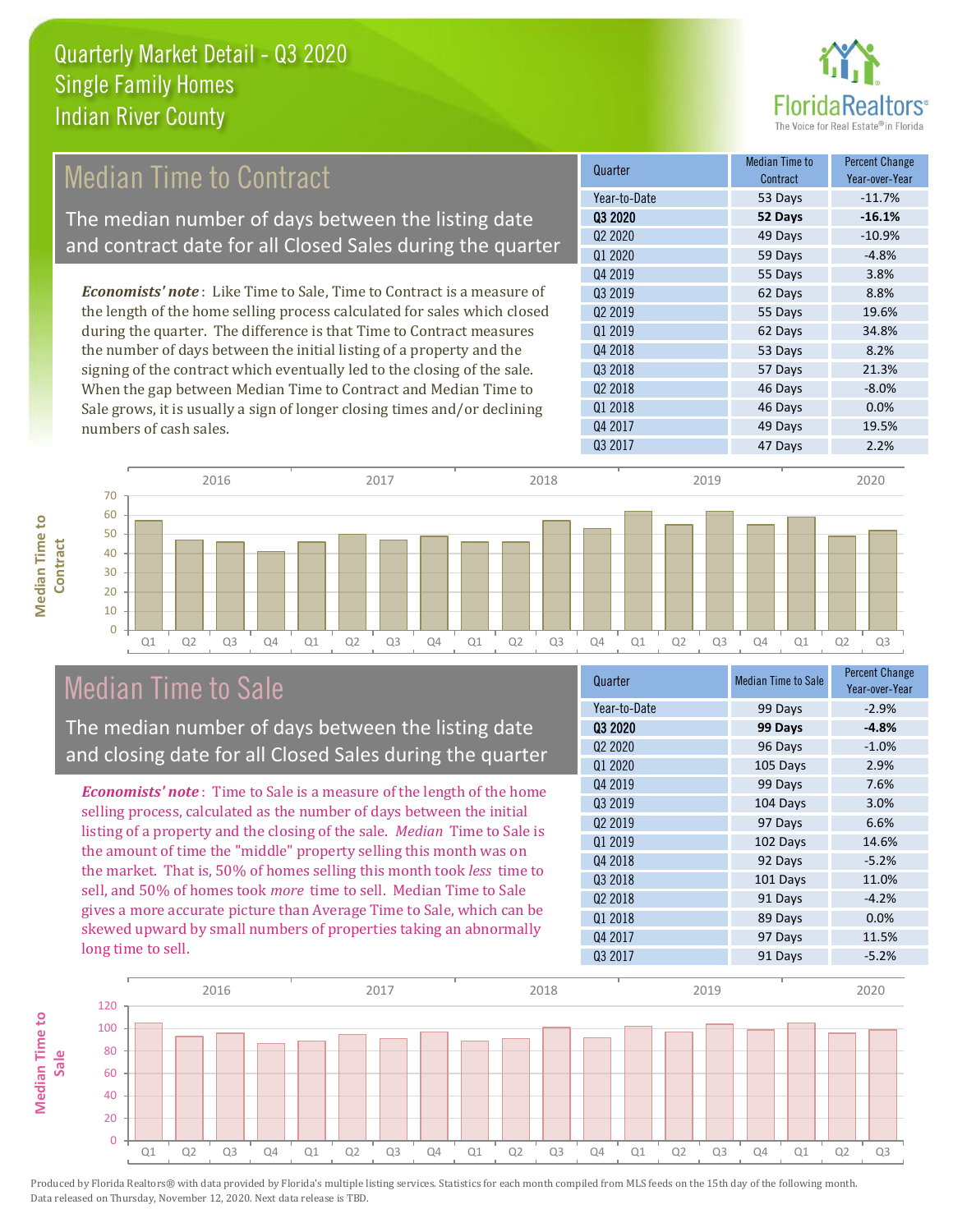![](_page_5_Picture_1.jpeg)

| <b>New Pending Sales</b>                                                      | Quarter             | <b>New Pending Sales</b> | <b>Percent Change</b><br>Year-over-Year |
|-------------------------------------------------------------------------------|---------------------|--------------------------|-----------------------------------------|
|                                                                               | Year-to-Date        | 3,086                    | 7.2%                                    |
| The number of listed properties that went under                               | 03 2020             | 1,162                    | 32.3%                                   |
| contract during the quarter                                                   | 02 2020             | 973                      | $-7.2%$                                 |
|                                                                               | Q1 2020             | 951                      | $-0.1%$                                 |
|                                                                               | 04 2019             | 780                      | 13.4%                                   |
| <b>Economists' note:</b> Because of the typical length of time it takes for a | Q3 2019             | 878                      | 8.4%                                    |
| sale to close, economists consider Pending Sales to be a decent               | 02 2019             | 1,049                    | 2.3%                                    |
| indicator of potential future Closed Sales. It is important to bear in        | 01 2019             | 952                      | $-2.8%$                                 |
| mind, however, that not all Pending Sales will be closed successfully.        | Q4 2018             | 688                      | $-7.8%$                                 |
| So, the effectiveness of Pending Sales as a future indicator of Closed        | Q3 2018             | 810                      | 13.3%                                   |
| Sales is susceptible to changes in market conditions such as the              | Q <sub>2</sub> 2018 | 1,025                    | 2.9%                                    |
| availability of financing for homebuyers and the inventory of                 | Q1 2018             | 979                      | $-2.8%$                                 |
| distressed properties for sale.                                               | Q4 2017             | 746                      | 12.7%                                   |
|                                                                               | 03 2017             | 715                      | $-9.5%$                                 |

![](_page_5_Figure_3.jpeg)

#### New Listings The number of properties put onto the market during the quarter

*Economists' note* : New Listings tend to rise in delayed response to increasing prices, so they are often seen as a lagging indicator of market health. As prices rise, potential sellers raise their estimations of value—and in the most recent cycle, rising prices have freed up many potential sellers who were previously underwater on their mortgages. Note that in our calculations, we take care to not include properties that were recently taken off the market and quickly relisted, since these are not really *new* listings.

| Quarter                         | <b>New Listings</b> | <b>Percent Change</b><br>Year-over-Year |
|---------------------------------|---------------------|-----------------------------------------|
| Year-to-Date                    | 3,333               | 0.2%                                    |
| 03 2020                         | 1,006               | 7.1%                                    |
| Q <sub>2</sub> 20 <sub>20</sub> | 1,184               | 9.7%                                    |
| Q1 2020                         | 1,143               | $-12.7%$                                |
| Q4 2019                         | 1,022               | $-5.4%$                                 |
| Q3 2019                         | 939                 | $-5.3%$                                 |
| 02 2019                         | 1,079               | $-3.6%$                                 |
| Q1 2019                         | 1,310               | $-4.7%$                                 |
| Q4 2018                         | 1,080               | 16.6%                                   |
| Q3 2018                         | 992                 | 25.6%                                   |
| Q <sub>2</sub> 2018             | 1,119               | 3.1%                                    |
| Q1 2018                         | 1,375               | 11.2%                                   |
| Q4 2017                         | 926                 | 2.5%                                    |
| Q3 2017                         | 790                 | $-13.1%$                                |

![](_page_5_Figure_7.jpeg)

Produced by Florida Realtors® with data provided by Florida's multiple listing services. Statistics for each month compiled from MLS feeds on the 15th day of the following month. Data released on Thursday, November 12, 2020. Next data release is TBD.

**New Listings**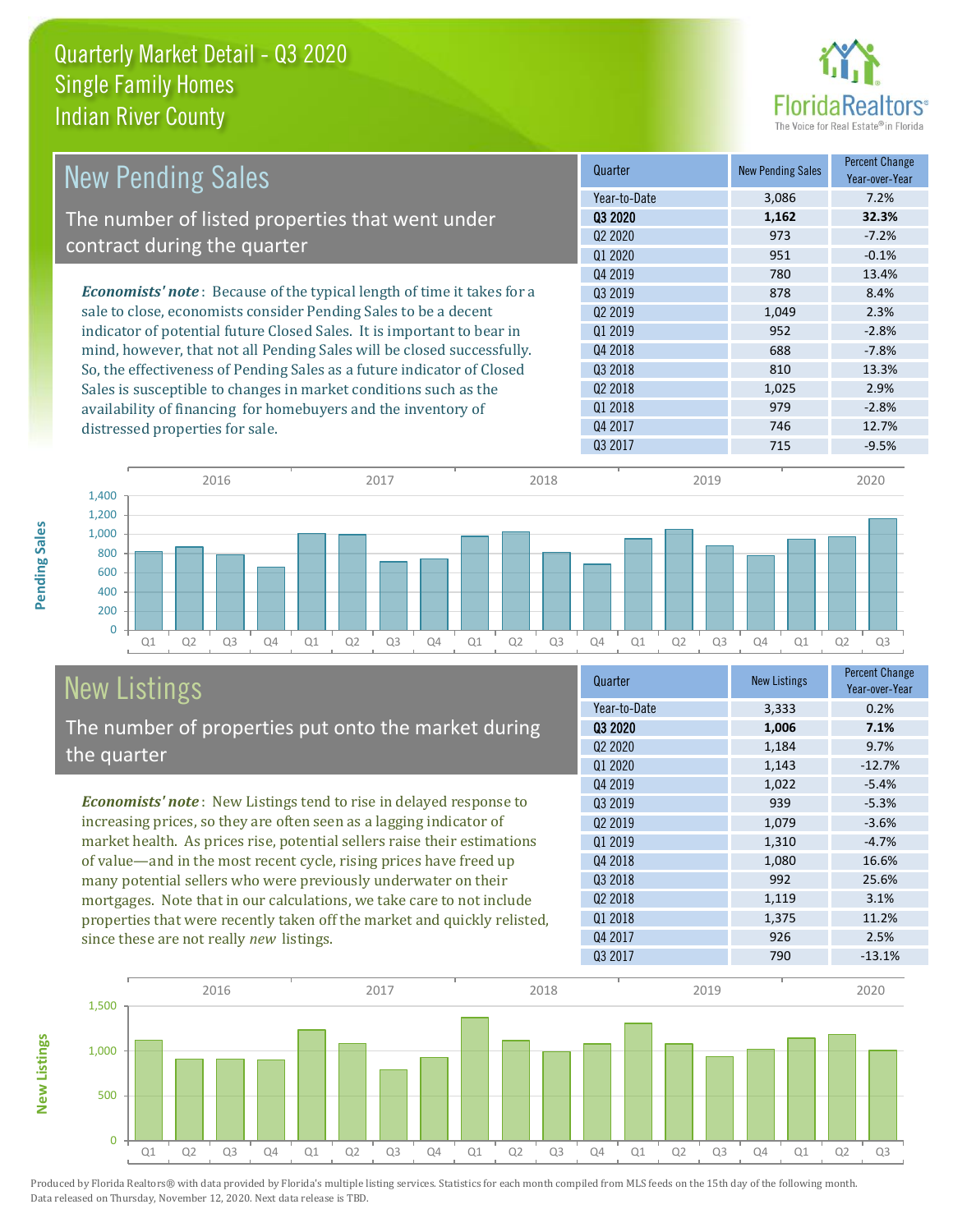![](_page_6_Picture_1.jpeg)

| <b>Inventory (Active Listings)</b>                                           | Quarter             | Inventory | <b>Percent Change</b><br>Year-over-Year |
|------------------------------------------------------------------------------|---------------------|-----------|-----------------------------------------|
|                                                                              | YTD (Monthly Avg)   | 1,229     | $-18.2%$                                |
| The number of property listings active at the end of                         | 03 2020             | 845       | $-33.4%$                                |
|                                                                              | 02 2020             | 1,151     | $-17.3%$                                |
| the quarter                                                                  | Q1 2020             | 1,436     | $-12.4%$                                |
|                                                                              | Q4 2019             | 1,409     | $-5.8%$                                 |
| <b>Economists' note</b> : There are a number of ways to define and calculate | 03 2019             | 1,269     | $-4.7%$                                 |
| Inventory. Our method is to simply count the number of active listings       | 02 2019             | 1,391     | 6.4%                                    |
| on the last day of the quarter, and hold this number to compare with         | 01 2019             | 1,639     | 13.7%                                   |
| the same quarter the following year. Inventory rises when New                | Q4 2018             | 1,496     | 27.2%                                   |
| Listings are outpacing the number of listings that go off-market             | Q3 2018             | 1,332     | 16.0%                                   |
| (regardless of whether they actually sell). Likewise, it falls when New      | Q <sub>2</sub> 2018 | 1,307     | 2.0%                                    |
| Listings aren't keeping up with the rate at which homes are going off-       | 01 2018             | 1,441     | 8.1%                                    |
| market                                                                       | Q4 2017             | 1,176     | $-3.7%$                                 |

![](_page_6_Figure_3.jpeg)

## Months Supply of Inventory

market.

**Inventory**

An estimate of the number of months it will take to deplete the current Inventory given recent sales rates

*Economists' note* : MSI is a useful indicator of market conditions. The benchmark for a balanced market (favoring neither buyer nor seller) is 5.5 months of inventory. Anything higher is traditionally a buyers' market, and anything lower is a sellers' market. There is no single accepted way of calculating MSI. A common method is to divide current Inventory by the most recent month's Closed Sales count, but this count is a usually poor predictor of future Closed Sales due to seasonal cycles. To eliminate seasonal effects, we use the 12-month average of monthly Closed Sales instead.

| Quarter                  | <b>Months Supply</b> | <b>Percent Change</b><br>Year-over-Year |
|--------------------------|----------------------|-----------------------------------------|
| <b>YTD (Monthly Avg)</b> | 5.0                  | $-12.3%$                                |
| Q3 2020                  | 3.1                  | $-34.0%$                                |
| Q2 2020                  | 4.4                  | $-17.0%$                                |
| Q1 2020                  | 5.1                  | $-19.0%$                                |
| Q4 2019                  | 5.1                  | $-8.9%$                                 |
| Q3 2019                  | 4.7                  | $-6.0%$                                 |
| Q <sub>2</sub> 2019      | 5.3                  | 8.2%                                    |
| 01 2019                  | 6.3                  | 14.5%                                   |
| Q4 2018                  | 5.6                  | 24.4%                                   |
| Q3 2018                  | 5.0                  | 11.1%                                   |
| Q2 2018                  | 4.9                  | $-2.0%$                                 |
| Q1 2018                  | 5.5                  | $-1.8%$                                 |
| Q4 2017                  | 4.5                  | $-13.5%$                                |
| Q3 2017                  | 4.5                  | $-8.2%$                                 |

![](_page_6_Figure_8.jpeg)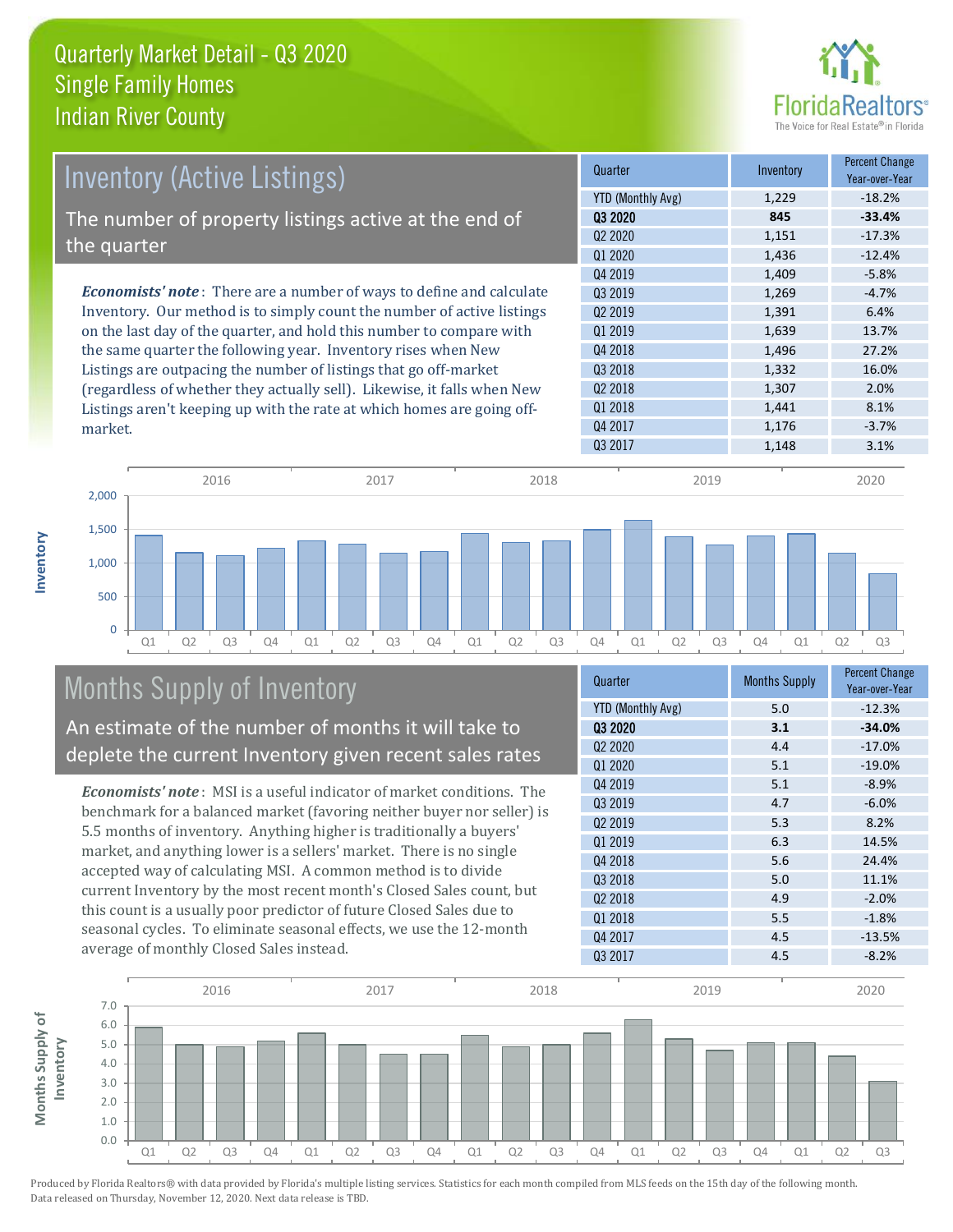![](_page_7_Picture_1.jpeg)

#### *Economists' note:* Closed Sales are one of the simplest—yet most important—indicators for the residential real estate market. When comparing Closed Sales across markets of different sizes, we recommend comparing the percent changes in sales rather than the number of sales. Closed Sales (and many other market metrics) are affected by seasonal cycles, so actual trends are more accurately represented by year-over-year changes (i.e. comparing a quarter's sales to the amount of sales in the same quarter in the previous year), rather than changes from one quarter to the next. \$1,000,000 or more 52 116.7% \$250,000 - \$299,999 187 22.2% \$300,000 - \$399,999 164 22.4% \$400,000 - \$599,999 114 22.6% \$600,000 - \$999,999 77 77 79.1%  $$150,000 - $199.999$  141  $-16.1\%$ \$200,000 - \$249,999 250 23.2%  $$100,000 - $149,999$  38 -33.3% Sale Price Closed Sales Percent Change Year-over-Year Less than \$50,000 2 100.0%  $$50,000 - $99,999$  9 -47.1% **Q3 2019** Q3 2020 Closed Sales by Sale Price The number of sales transactions which closed during the quarter

![](_page_7_Figure_3.jpeg)

#### Median Time to Contract by Sale Price The median number of days between the listing date and contract date for all Closed Sales during the quarter

*Economists' note* : Like Time to Sale, Time to Contract is a measure of the length of the home selling process calculated for sales which closed during the quarter. The difference is that Time to Contract measures the number of days between the initial listing of a property and the signing of the contract which eventually led to the closing of the sale. When the gap between Median Time to Contract and Median Time to Sale grows, it is usually a sign of longer closing times and/or declining numbers of cash sales.

| <b>Sale Price</b>     | Median Time to<br>Contract | <b>Percent Change</b><br>Year-over-Year |
|-----------------------|----------------------------|-----------------------------------------|
| Less than \$50,000    | 70 Days                    | $-13.6%$                                |
| $$50,000 - $99,999$   | 6 Days                     | $-70.0%$                                |
| $$100,000 - $149,999$ | 42 Days                    | $-26.3%$                                |
| $$150,000 - $199,999$ | 34 Days                    | $-32.0%$                                |
| \$200,000 - \$249,999 | 37 Days                    | $-32.7%$                                |
| \$250,000 - \$299,999 | 42 Days                    | $-16.0%$                                |
| \$300,000 - \$399,999 | 56 Days                    | $-37.1%$                                |
| \$400,000 - \$599,999 | 92 Days                    | $-21.4%$                                |
| \$600,000 - \$999,999 | 121 Days                   | $-15.4%$                                |
| \$1,000,000 or more   | 126 Days                   | $-33.7%$                                |

![](_page_7_Figure_7.jpeg)

**Closed Sales**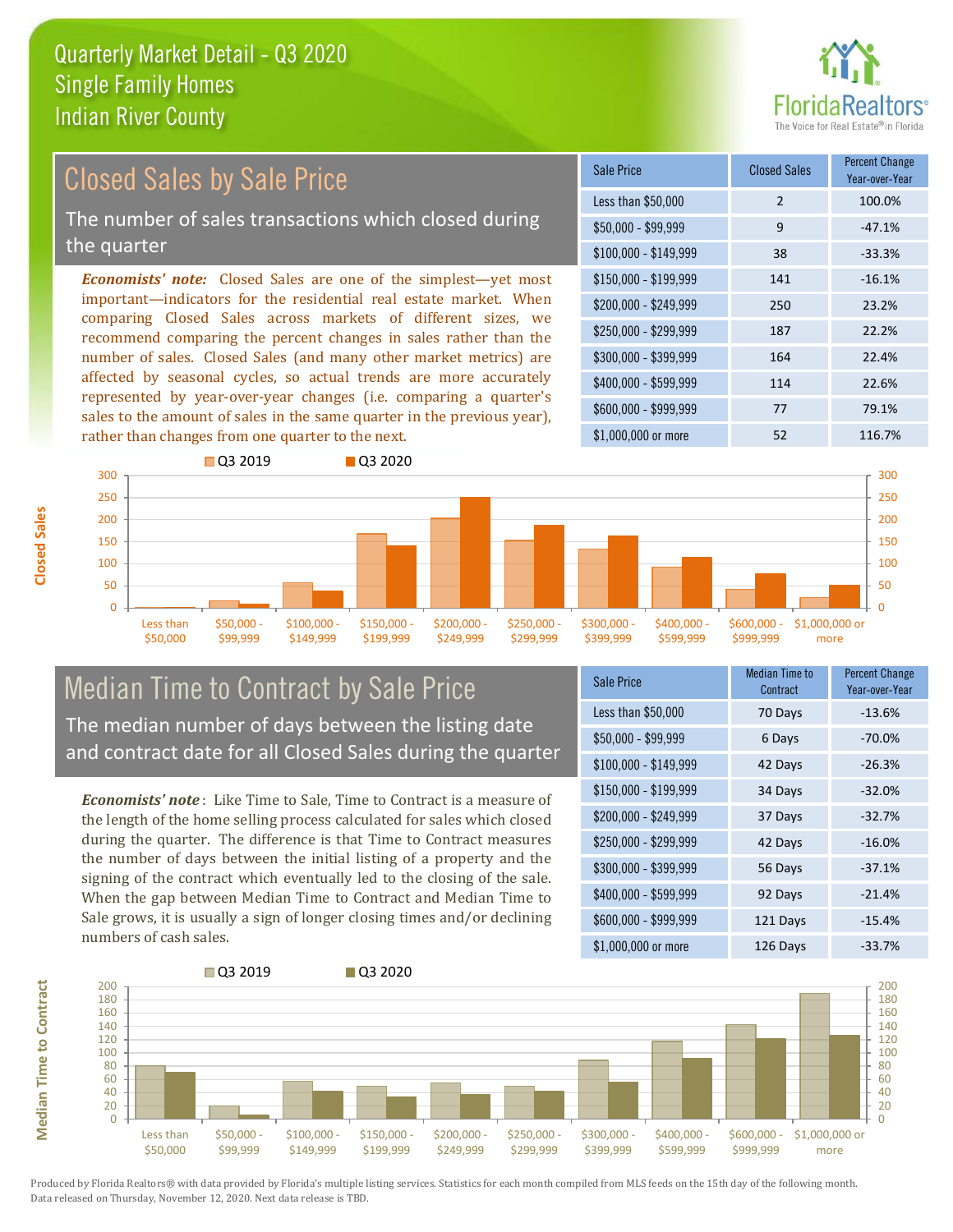![](_page_8_Picture_1.jpeg)

# New Listings by Initial Listing Price

The number of properties put onto the market during the quarter

*Economists' note:* New Listings tend to rise in delayed response to increasing prices, so they are often seen as a lagging indicator of market health. As prices rise, potential sellers raise their estimations of value—and in the most recent cycle, rising prices have freed up many potential sellers who were previously underwater on their mortgages. Note that in our calculations, we take care to not include properties that were recently taken off the market and quickly relisted, since these are not really *new* listings.

![](_page_8_Picture_5.jpeg)

![](_page_8_Figure_6.jpeg)

#### Inventory by Current Listing Price The number of property listings active at the end of the quarter

*Economists' note* : There are a number of ways to define and calculate Inventory. Our method is to simply count the number of active listings on the last day of the quarter, and hold this number to compare with the same quarter the following year. Inventory rises when New Listings are outpacing the number of listings that go off-market (regardless of whether they actually sell). Likewise, it falls when New Listings aren't keeping up with the rate at which homes are going offmarket.

| <b>Current Listing Price</b> | Inventory    | <b>Percent Change</b><br>Year-over-Year |
|------------------------------|--------------|-----------------------------------------|
| Less than \$50,000           | $\mathbf{1}$ | N/A                                     |
| $$50,000 - $99,999$          | 4            | 33.3%                                   |
| $$100,000 - $149,999$        | 25           | $-44.4%$                                |
| \$150,000 - \$199,999        | 68           | $-42.4%$                                |
| \$200,000 - \$249,999        | 76           | $-47.9%$                                |
| \$250,000 - \$299,999        | 120          | $-18.4%$                                |
| \$300,000 - \$399,999        | 139          | $-31.5%$                                |
| \$400,000 - \$599,999        | 128          | $-37.9%$                                |
| \$600,000 - \$999,999        | 93           | $-44.0%$                                |
| \$1,000,000 or more          | 191          | $-18.7%$                                |

![](_page_8_Figure_10.jpeg)

Produced by Florida Realtors® with data provided by Florida's multiple listing services. Statistics for each month compiled from MLS feeds on the 15th day of the following month. Data released on Thursday, November 12, 2020. Next data release is TBD.

**Inventory**